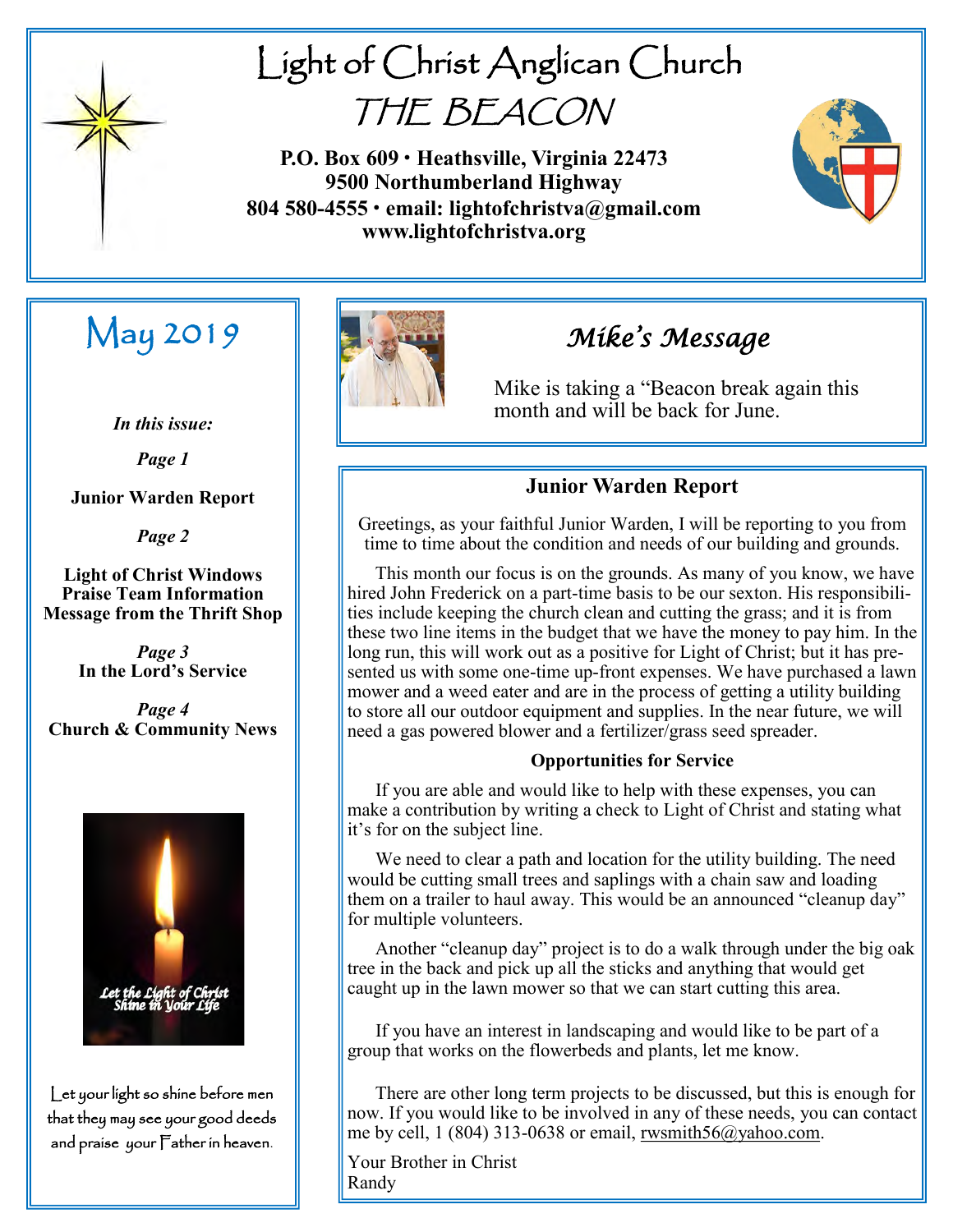#### **Light of Christ Windows**

The new windows at Light of Christ tell a story through the use of color and symbols. Upon entering the Sanctuary, the first window is blue, and the rest of the colors proceed through the spectrum to purple, violet, red, orange and yellow. This use of color leads the eye toward the cross at the front of the sanctuary while reminding us of the "Light" in the name of our church.

The symbols in the middle of each window tell the story of the preeminent God, the Son and Holy Spirit.

- The **first window** represents the beginning, Alpha. In Isaiah and Revelation, God says, "I am the Alpha and the Omega, the Beginning and the End, the First and the Last." The first window is Alpha and the last window is Omega.
- The **second window** represents the Trinity as seen in the three interlocking circles, Father, Son and Holy Spirit.
- The **third window** is the Star of Bethlehem pointing to the fourth window.
- The **fourth window** depicts Jesus's birth and the manger.
- The **fifth window** is the Dove that descended from heaven at Jesus's baptism.
- The **sixth window** depicts Communion and the Last Supper.
- The **seventh window** is the Crown of Thorns placed on Jesus's head, and dripping down off a thorn is a small drop of blood.
- The **eighth window** is Jesus as the Lamb of God.
- The **ninth window** is the Celtic Cross which matches the Celtic Cross in our Sanctuary.
- The Dove in the **tenth window** commemorates the descent of the Holy Spirit upon the Apostles and other followers of Jesus Christ while they were in Jerusalem celebrating the Feast of Weeks, as described in the Book of Acts and represents the birth of the early Church.
- The **eleventh window** is the Ichthys, a symbol used by early Christians as a secret Christian symbol and now known as the "sign of the fish" or the "Jesus fish".

The **twelfth window** is Omega, meaning End.

I hope you find these meaningful, colorful and an enhancement to your worship.

Blessings, Leslye Morrison



We are forming a Praise Team to lead the music for worship one Sunday a month. The accompanist is Anne Gray Fuller who has great music and praise team expertise. To complete the team, we hope several more singers and/or instrumentalists will join and be available to practice once a week.

Please call or email Anne Gray for more information, [agrayfuller@gmail.com](mailto:agrayfuller@gmail.com) or 804.577.4230

## **Men and Women Volunteers Needed for Saturdays at the Thrift Shop**

**Please call Suzy Norman for more information - 436-6364.**



**NOTE: The Women's meeting for Friday, May 3 has been cancelled.**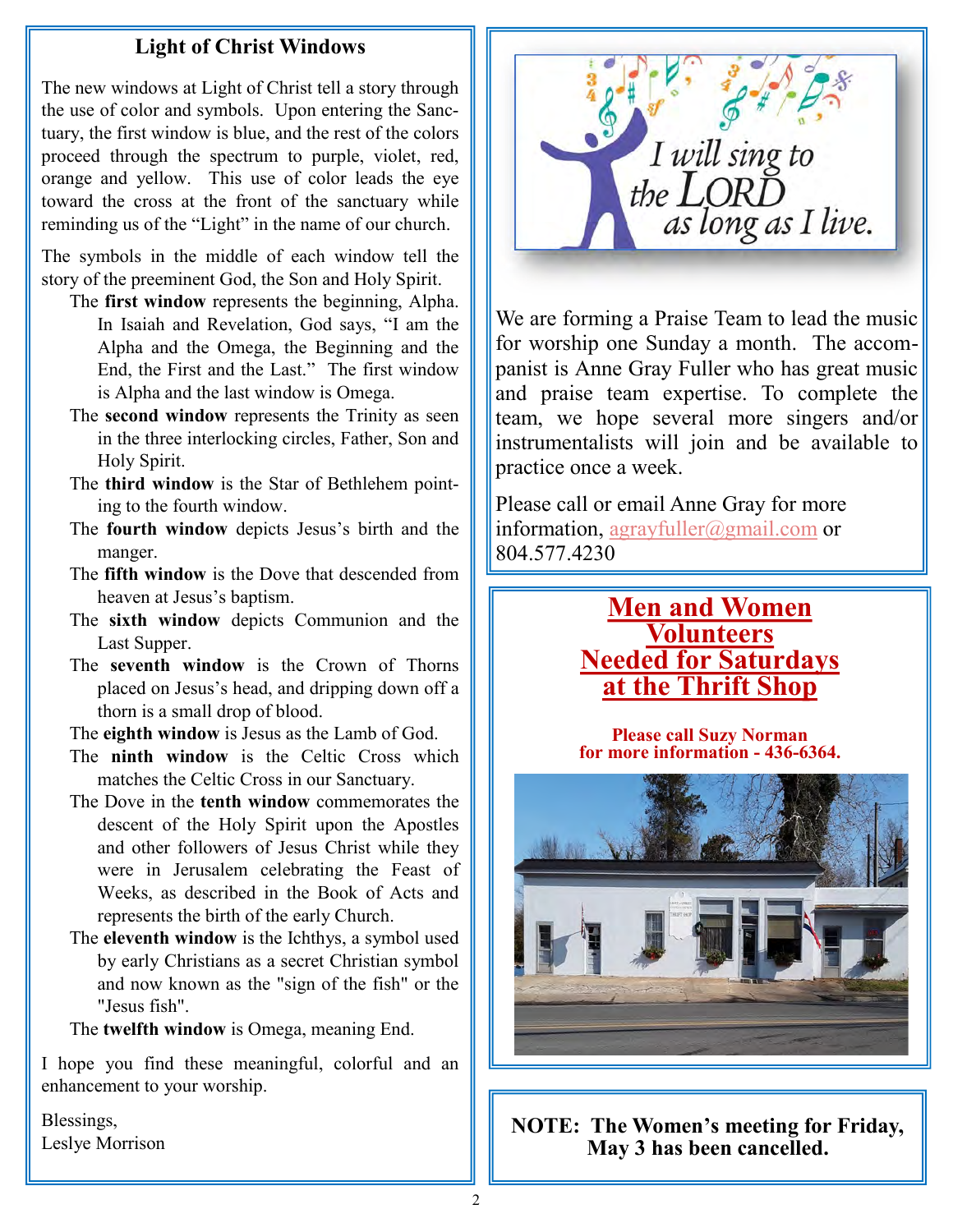## **IE LORD'S SERVI**

#### **Acolytes**

| May 5  | <b>Bart Morrison</b>    |
|--------|-------------------------|
| May 12 | Jane Wrightson          |
| May 19 | <b>Marie Carstensen</b> |
| Mav 26 | Hannah Hamlett          |

#### **Lesson Readers**

| May    | -5 | Ed Feddeman (L)      |
|--------|----|----------------------|
|        |    | Frank McCarthy (P)   |
| May 12 |    | Marie Carstensen (L) |
|        |    | Jeanne Hickey (P)    |
| May 19 |    | Betty Dillingham (L) |
|        |    | Bill Tracey (P)      |
| May 26 |    | Julie Pritchard (L)  |
|        |    | Bart Morrison (P)    |
|        |    |                      |

#### **Eucharist Ministers**

| May      | - 5 | Tony Blackstone, Lucy Logan        |
|----------|-----|------------------------------------|
| May $12$ |     | Frank McCarthy, Priscilla Williams |
| May 19   |     | Bart Morrison, Lucy Logan          |
| May $26$ |     | Priscilla and Harrison Williams    |

#### **Ushers**

| May 5  |   | <b>Steve Proctor, David Gwaltney</b> |
|--------|---|--------------------------------------|
| May 12 |   | Doug and Courtney Ludeman            |
| May 19 |   | Cindy and Dave Peresluha             |
| May 26 |   | Pam and Herb Smith                   |
| Jun    | 2 | Marie Carstensen, Bill Tracey        |

#### **Greeters**

| May 5    | Phyllis TeStrake, Ed Feddeman  |
|----------|--------------------------------|
| May $12$ | George Beckett, Doris Myers    |
| May 19   | Julie Pritchard, Ernie Proctor |
| May $26$ | Lynn and Howard York           |
| Jun      | Pam and Herb Smith             |

#### **Altar Guild**

#### **Nursery**

| May $5$  | Doris Myers, Jeanette Cralle    |
|----------|---------------------------------|
| May $12$ | Julie Pritchard, Saunee Hamlett |
| May $19$ | Marley Kimmitt, Jeanette Cralle |
| May $26$ | Saunee Hamlett, Marley Kimmitt  |

#### **Counters**

May Betty Dillingham, George Beckett

#### **Coffee Hour**

May 19 Eleanor Semerjian, Donna Soule

**We need volunteers for 2019. Please continue to sign up in the parish hall or call/email Joyce.**

#### **Altar Rail Ministers**

| May<br>-5 | Sam and Gayle Marston           |
|-----------|---------------------------------|
| May $12$  | Stan and Judy Rasberry          |
| May 19    | George Beckett, Marion Mitchell |
| May 26    | Jim and Lyn Conley              |

#### **Vestry Person on Duty**

| May | <b>Alison Kimmitt</b> |
|-----|-----------------------|

- May 12 Dave Peresluha<br>May 19 Paul Lassanske May 19 Paul Lassanske<br>May 26 Barbara Seed
	- Barbara Seed

## Happy May Birthdays!

| - 1<br>May<br>May 5<br>May 8<br>May 10<br>May 14<br>May 16<br>May 18 | <b>Trevor Elmore</b><br>Margaret Radcliffe, Charlie Nguyen<br>Kim Nguyen<br><b>Bill Andrulot, Harrison Williams</b><br>Joan Blackstone<br>Sandra Ward<br><b>Rich Riddell</b> |
|----------------------------------------------------------------------|------------------------------------------------------------------------------------------------------------------------------------------------------------------------------|
| May 20                                                               | Linda Riddell                                                                                                                                                                |
| May 21                                                               | Tashia Elmore                                                                                                                                                                |
| May 23                                                               | <b>Ed Feddeman</b>                                                                                                                                                           |
| May 26<br>May 31                                                     | Betty Dillingham, Joyce Olverson<br>Denise McCarthy                                                                                                                          |

### Happy May Anniversaries!

- May 9 Pat and Bob Dalzell<br>May 12 Gail and Ed Feddem
	- Gail and Ed Feddeman
- May 23 Saunee and Wayne Hamlett
- May 26 Mike and Teresa Moffitt
- May 28 Barbara and Bill Ressler

*O God, our times are in your hand: Look with favor, we pray, on your servants named above, as they begin another year. Grant that they may grow in wisdom and grace, and strengthen their trust in your goodness all the days of their lives; through Jesus Christ our Lord. Amen.*